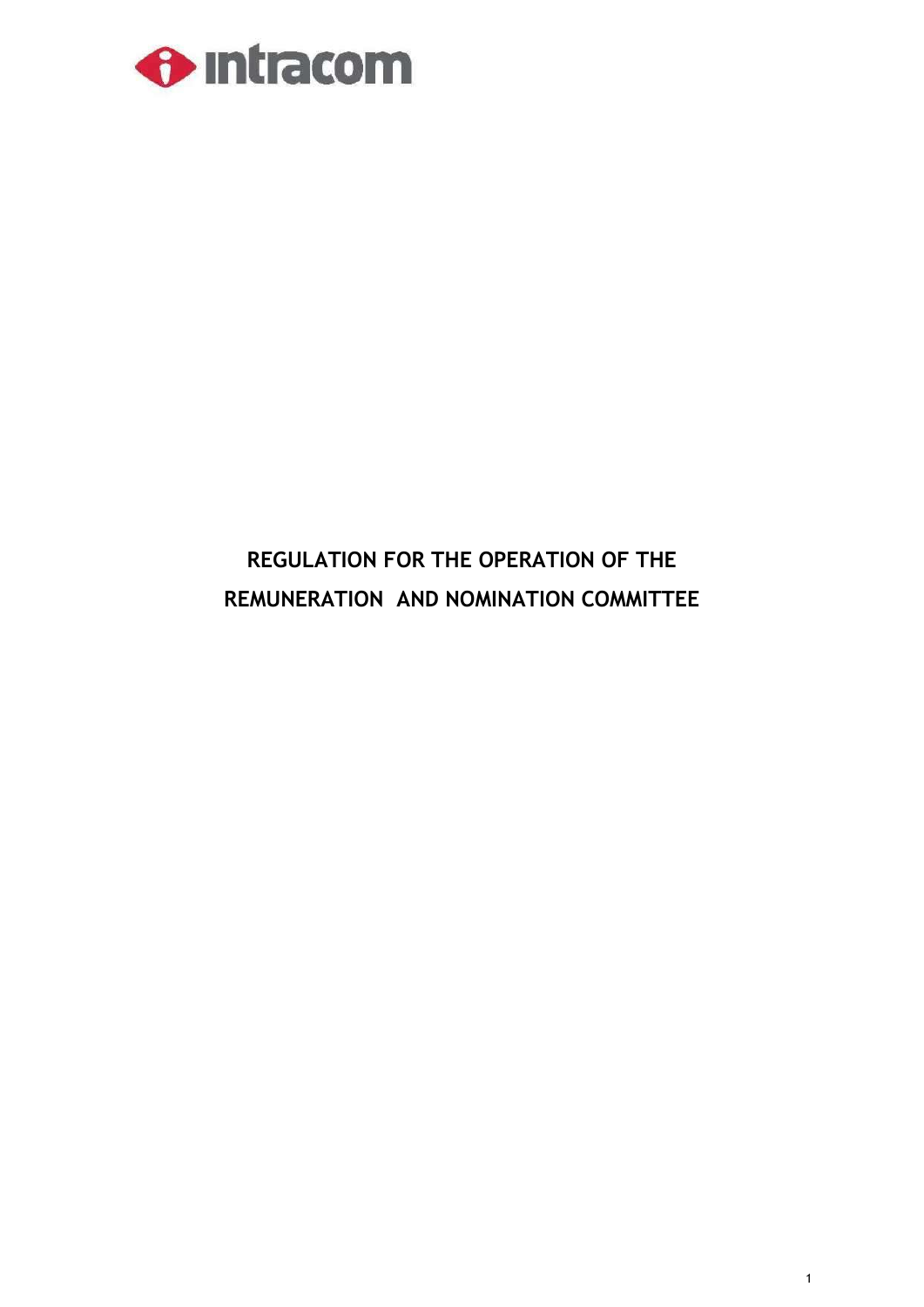

#### Introduction

This Regulation of the Remuneration and Nomination Committee (hereinafter the Regulation) of the Company with the corporate name INTRACOM HOLDINGS S.A., trading as INTRACOM HOLDINGS (hereinafter the Company) were drawn up in accordance with the applicable regulatory framework and the provisions of:

a) L. 4706/2020 on Corporate Governance (articles 10, 11, 12,) and

b) Articles 109 to 112 of L. 4548/2018 on the framework on remuneration for members of the Board of Directors.

The content of the Corporate Governance Code of the Hellenic Corporate Governance Council which the Company follows has also been taken into account.

Article 10 of L. 4706/2020 states that the competences of the Remuneration Committee and the Nomination Committee have been assigned to a joint committee (hereinafter the Committee).

The Committee's main mission is to assist the Board of Directors (hereinafter the Board) in making proposals to the Board about the remuneration policy in accordance with article 110 of L. 4548/2018, the pay report in accordance with article 112 of L. 4548/2018, and about the pay of senior executives of the Company in accordance with article 11(b) of L. 4706/2020, and the procedure for identifying and appointing suitable potential Members of the Board of Directors to ensure the problem-free continuation of its operations as a collective management and representation body for the Company and its committees, in line with the Company's current Suitability policy.

#### Purpose of the Regulation

This Regulation outlines the competences, duties and obligations of the Remuneration and Nomination Committee in this context.

The Regulation states that:

The type, composition and term in office of the Committee Members

The duties and competences of the Committee

Its internal operating rules

#### Parties obliged to comply with the Regulation

- 1. Members of the Committee are obliged to comply with this Regulation and all parties involved are obliged to comply with the provisions hereof to the extent that they relate to them and to the extent that they are involved in the work of the Committee.
- 2. The Committee ensures that the interests of shareholders are duly protected in relation to the selection and nomination of Board Members as well as remuneration, however the Board of Directors retains full responsibility for acting individually and collectively in the interests of the Company and defending it.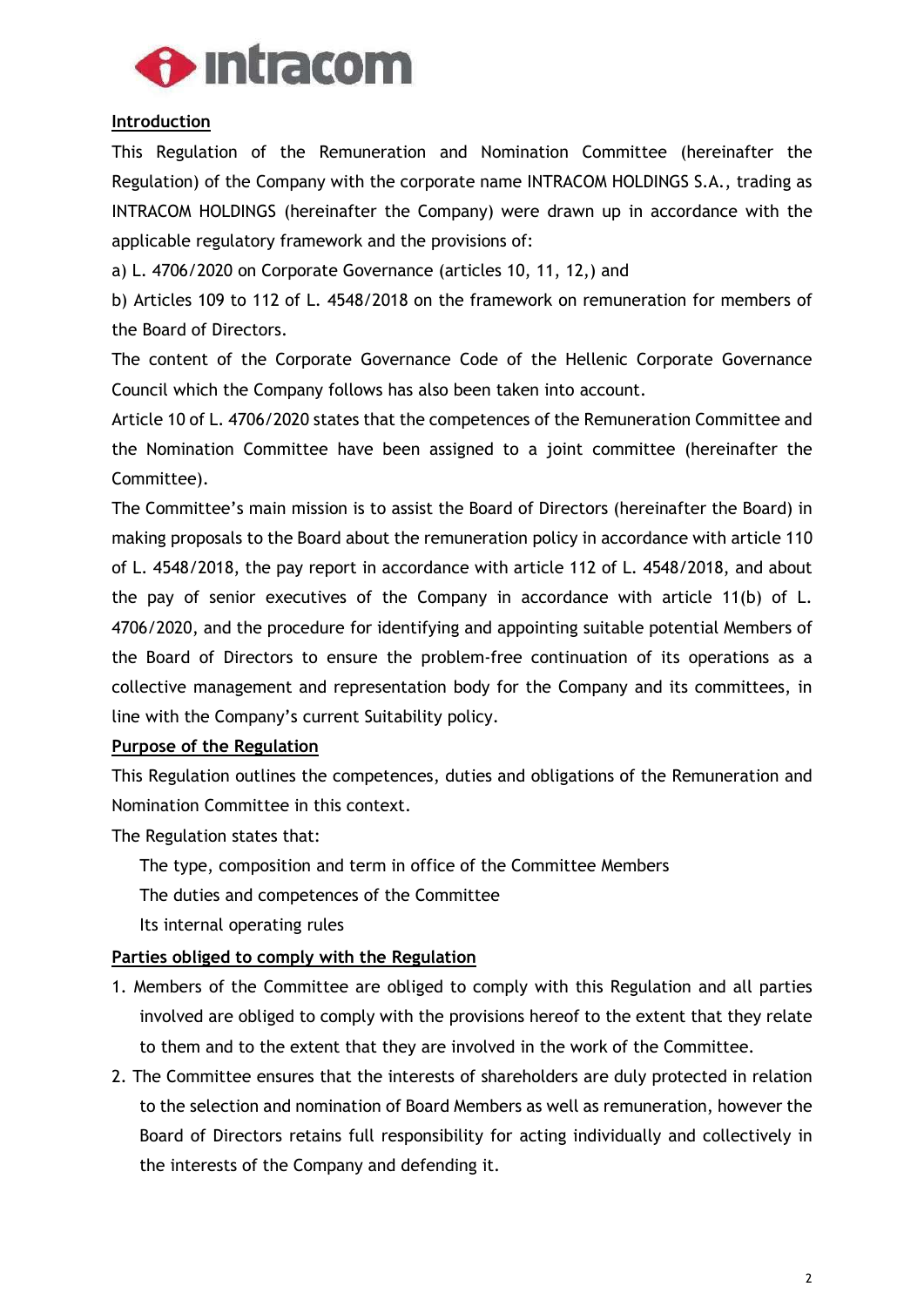

### Type, composition and term in office of the Remuneration and Nomination Committee

- 1. The Committee is comprised of at least 3 members appointed by the Board of Directors and consists of either Non-Executive Members and the majority of them Independent of the Company within the meaning of the provisions of L. 4706/2020 or Independent Non-Executive Members only.
- 2. The term in office of Members of the Committee is that of Members of the Board of Directors Members of the Committee may be re-elected. In all events the term in office of members may not exceed 9 years.
- 3. The Chairman of the Committee is elected by its Members at the meeting when it is officially established and is independent of the Company within the meaning of the provisions of article 9 of L. 4706/2020.
- 4. Where a member resigns, the Board of Directors issues a decision appointing a replacement for the member who resigned.

#### Operation of the Remuneration and Nomination Committee

- 1. The Committee meets at the Company's seat or, by applying the provisions of article 90 of L. 4548/2018 mutatis mutandis, meets regularly, at least 2 times a year, and on an extraordinary basis when required.
- 2. The Committee is convened by means of invitation sent to Members at least 5 working days before the meeting. The invitation sets out the items on the agenda, the date, time and place of the Committee meeting. The relevant documents may also be sent by email. An invitation is not required if all members are present and no objections are raised on the date of the meeting.

However, the Committee has the discretion to invite any executive or other person (the Company's employee, associate) who considers that it can assist in carrying out its work, whenever that is considered necessary.

- 3. All Μembers of the Committee should seek to participate in Committee meetings. In all events the Committee has a quorum where at least two of its Members are present. The Committee may also meet by video conference or by phone connection between some or all of its Members. By applying article 94 (par.1) of L. 4548/2018, as in force, mutatis mutandis, the drafting and signing of minutes by all Members of the Committee shall be equivalent to a decision of the Committee even if no meeting has taken place beforehand.
- 4. Where at least 2 Μembers are not present at the meeting, the meeting shall be cancelled and repeated without a new invitation being issued within 7 days at the latest from the date on which it was cancelled (where the necessary quorum is still required).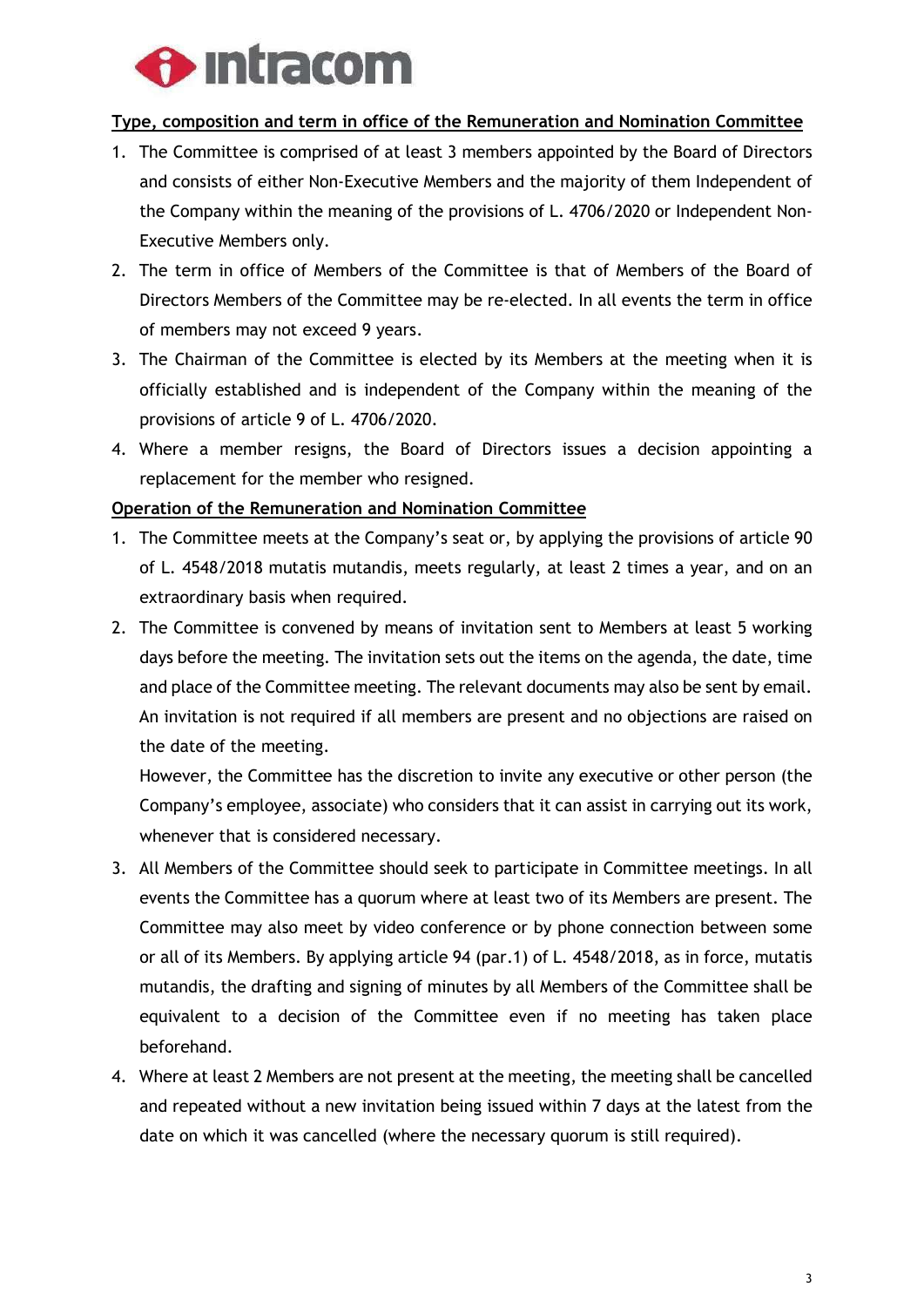

- 5. Decisions shall be taken by majority of the Members present and where there is tie, the Chairman shall have the casting vote.
- 6. The Committee may appoint a secretary to keep minutes of its meetings and to support its work in general. Discussions and decisions of the Committee are recorded in Minutes signed by the Members present in accordance with article 93 of L. 4548/2018, as in force, which shall be available to all Members and the Board of Directors.
- 7. The Committee has full, uninterrupted access to the information it needs to perform its duties. Moreover, it may use the services of external consultants and consequently it must be provided with adequate funds for this purpose.
- 8. Members of the Committee receive a fee in accordance with the Company's Remuneration Policy approved by the General Meeting.

#### Duties and competences of the Committee

The Committee's main duties are listed below:

1. In the context of complying with the provisions of article 11 of L. 4706/2020 and articles 109 to 112 of L. 4548/2018, the Committee:

 - formulates proposals to the Board about the Company's remuneration policy in accordance with the provisions of article 110 of L. 4548/2018,

 - submits proposals to the Board about the annual pay of persons falling within the scope of the approved Remuneration Policy,

 - periodically evaluates the need to update the Company's Remuneration Policy taking into account legislative developments and best practices,

 - examines and submits proposals to the BoD concerning stock option schemes for Members of the BoD and company staff,

 - submits the proposed performance targets for Board Member variable pay or targets tied into pre-emptive rights or stock options,

 - puts in place and monitors the process of assessing the extent to which the performance criteria for persons falling within the scope of the approved remuneration policy in accordance with article 111 of L. 4548/2018 are met,

 - makes proposals about the pay of Company senior executives and in particular the head of the internal audit unit,

- submits proposals to the Board about any business policy related to pay,

 - reviews the draft annual remuneration report for Board Members and provides its opinion to the Board of Directors before submitting the report to the General Meeting in accordance with article 112 of L. 4548/2018.

2. In the context of complying with article 12 of L. 4706/2020, the Committee's duties include: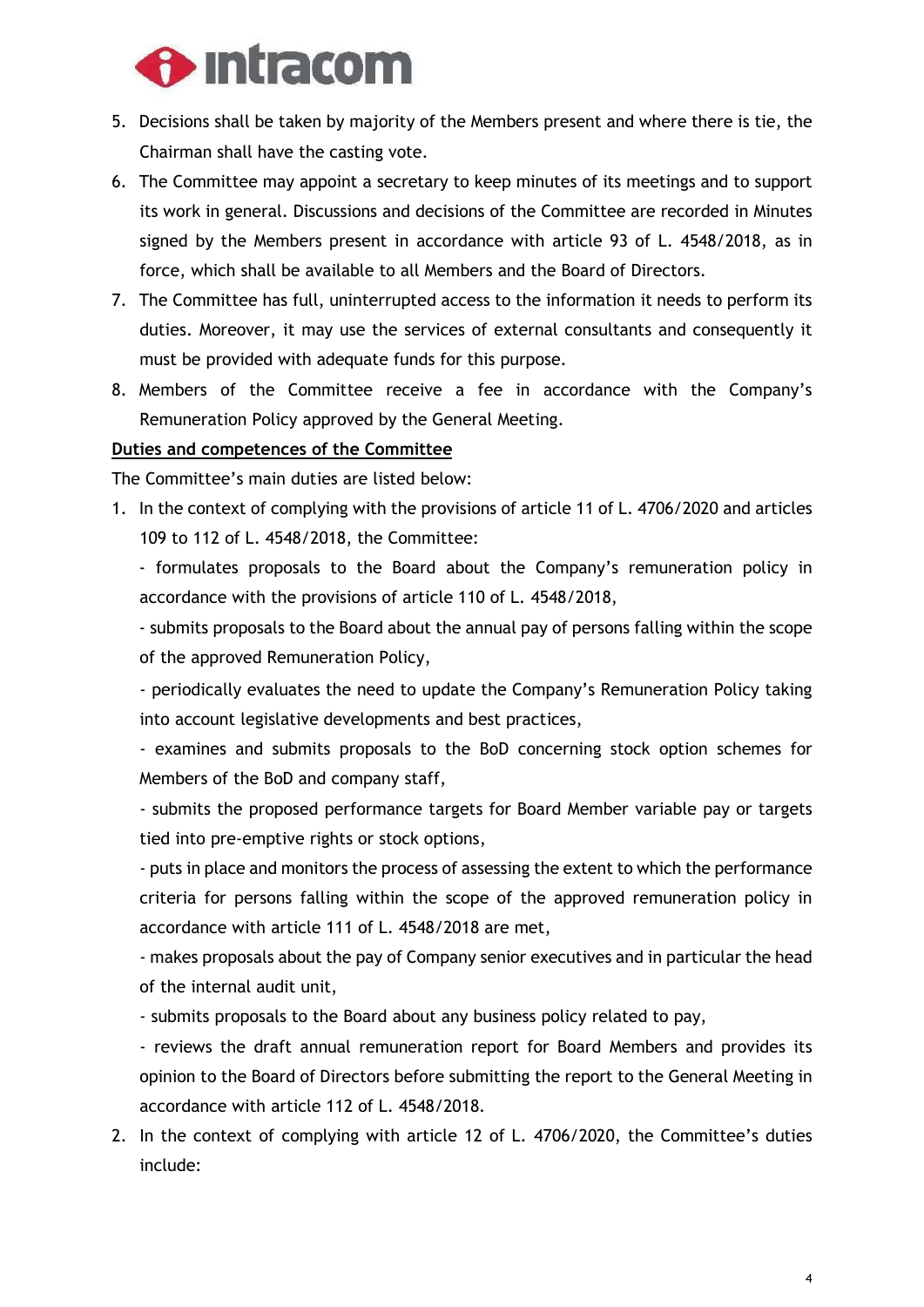

 - ensuring, with the support of the company secretary, that an updated CV is posted on the Company's website and maintained for each member of the Board during his term in office,

 - evaluating each year the size, line-up, independence criteria, balance of knowledge and skills of the existing Board of Directors in line with the Company's Suitability Policy, - submitting proposals on the content of the Suitability Policy, the training policy for Board members and executives and the procedures for recruitment and evaluation of company executives,

 - submitting proposals to the Board of Directors to appoint candidate members in the context of the approved Suitability Policy,

 - carrying out the procedure for identifying and selecting candidate Board members in the context of the approved Suitability Policy,

 - submitting proposals to the Board of Directors to revise the Suitability Policy, if necessary,

 - periodically evaluating the size and line-up of the Board of Directors and submitting proposals for examination about how to optimise its line-up,

 - informing the Board of Directors about the results of implementing the Suitability Policy Policy for Board Members and about any measures taken in the case of deviations, - regularly examining the independence of the Independent Non-Executive Members of the Company's Board of Directors and submitting proposals on the appropriate actions in accordance with the provisions of article 9 of L. 4706/2020,

 - ensuring that candidates are evaluated based on the Suitability Policy and recommendations to the Board of Directors of candidate Board members,

 - coordinating the process of periodic self-assessment of the Board, its Committees, Members of the Board (collectively), the Chairman of the Board and the CEO (individually),

 - informing the BoD in good time and making recommendations on the succession plan for Board members,

 - assigning and monitoring the work of external consultants it may appoint to achieve its objectives,

 - ensuring that the training course for Board Members is prepared at the start and during their term in office, in line with the Board Members Training Policy followed by the Company.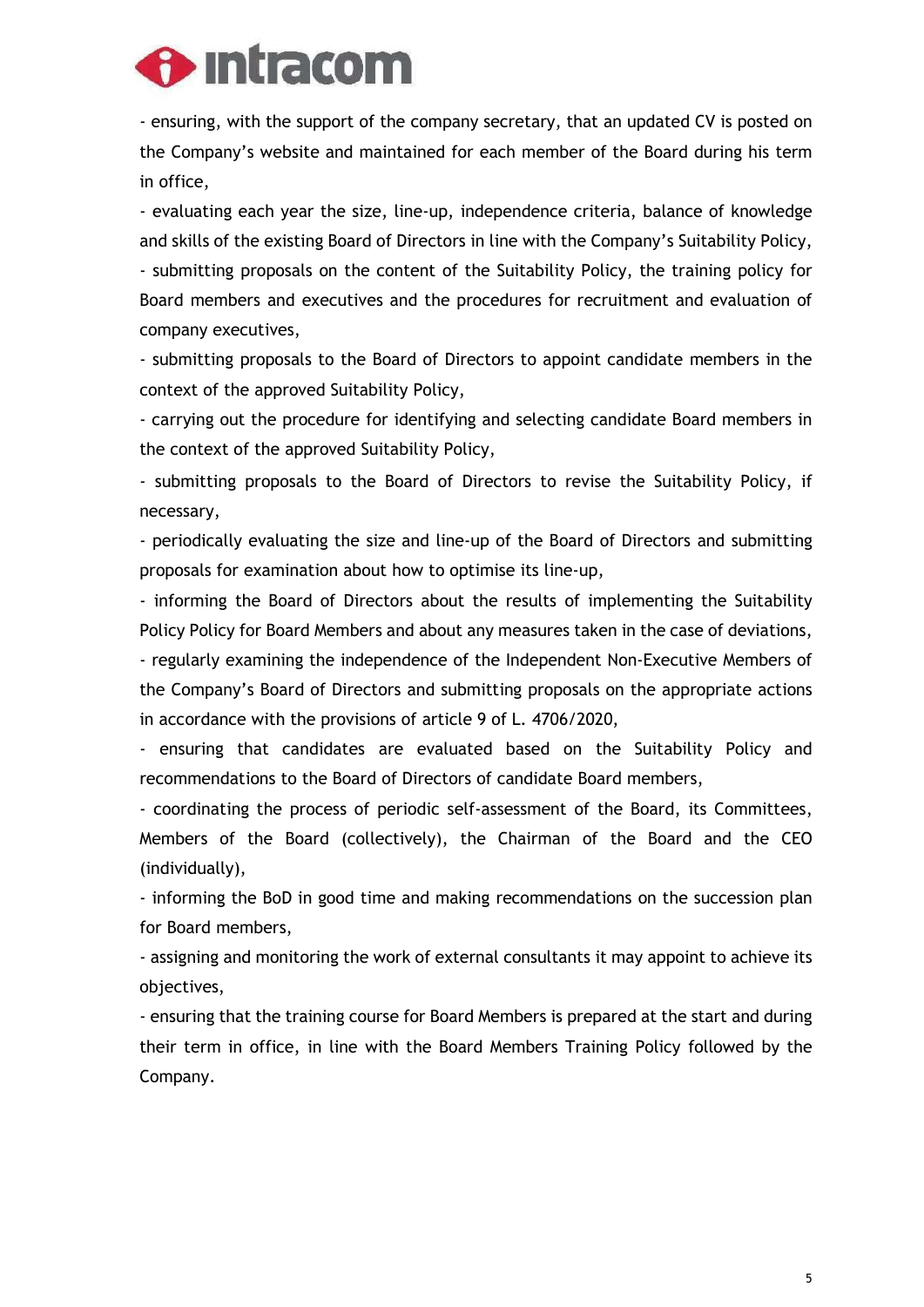

#### Procedure for nominating Board Member

Launch of process

The procedure to appoint persons suitable for becoming members of the Board of Directors may commence:

- after the need to appoint a new member has been identified after the Board's evaluation procedure (suitability and/or effectiveness) is completed,

- due to the end of the member's term in office or due to loss of membership for any reason, including the cases specified in article 9(par.4) of L. 4706/2020 relating to loss of independent Board member status.

#### Determining required profile

The first stage of the procedure is to determine the preferred profile of the Board member based on the Board member Suitability Policy and the procedure for recruitment and evaluation of senior executives followed by the Company.

#### Search for candidates

Various methods can be used to search for a prospective member such as:

- recommendation by another Board member, member of senior management or shareholder,

- assignment to a suitable external consultant and/or

- other procedure/action considered necessary.

#### Candidate Evaluation

After the prospective candidate is identified, the Committee evaluates his/her suitability based on the criteria (individual, collective suitability and diversity) laid down in the Suitability Policy followed by the Company and the Senior Executive Profile (in the case of an executive Board Member). The following indicative things are evaluated:

- Adequacy of knowledge and skills,

- ethos and reputation,

- any potential or actual situation or other relationship which leads to a conflict of interests, based on the framework laid down in the Company's existing Conflict of Interest Policy,

- confirmation of non-existence of a final court judgement for prejudicial transactions,

- the independence of his judgement,

- the ability to devote adequate time,

- adequate representation for each gender (accounting for at 25% of all Board members) in accordance with the provisions of article 3 of L. 4706/2020,

- non-exclusion of a candidate on grounds of sex, race, colour, ethnic or social origin, religion or belief, asset status, birth, disability, age or sexual orientation,